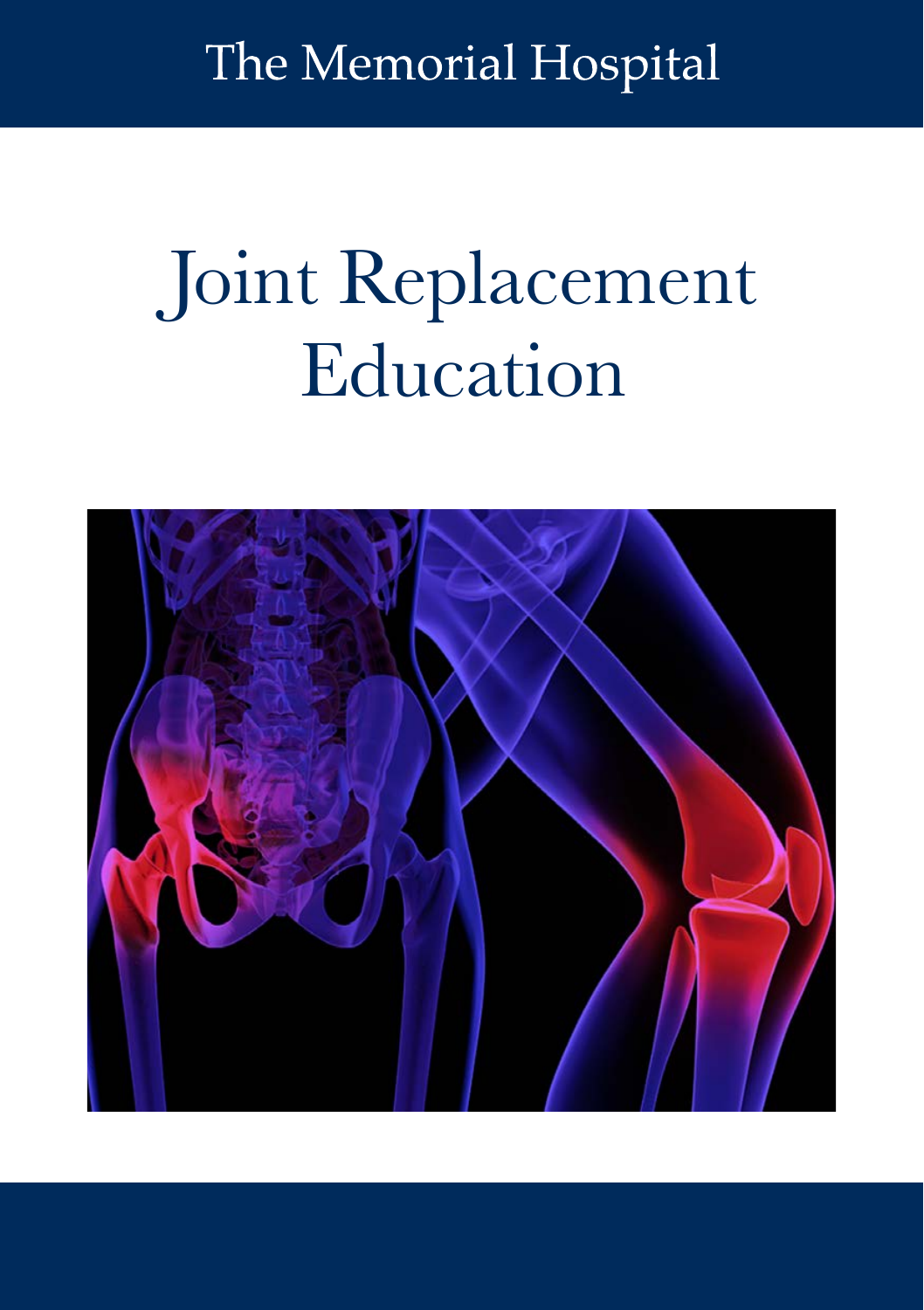#### **Prior to your surgery**

- Expect a call from our Pre Admission Nurse
- Stay as active as you can, practice your exercises in the booklet provided

#### **Preparation, especially if you live alone:**

- Move any commonly used items from low / high shelves, to easy to reach shelves
- Remove any rugs and electrical cords off the floor, consider non-slip mat for bathroom
- If two storey house, aim to stay downstairs
- Prepare some meals in advance
- Ask / have someone to help you with shopping, gardening, cleaning and driving to appointments

#### **Prior to your Admission**

- You may need to cease anti-coagulants (blood thinners) eg. warfarin, aspirin. Please confirm with surgeon / anaesthetist prior to admission
- Complete eAdmissions or admission paperwork and return to the hospital ASAP
- • Pack your X-Rays
- • Please bring all medications in their labelled boxes and an updated medication list
- Pack loose comfortable clothes and shoes
- Plan who will take you home from hospital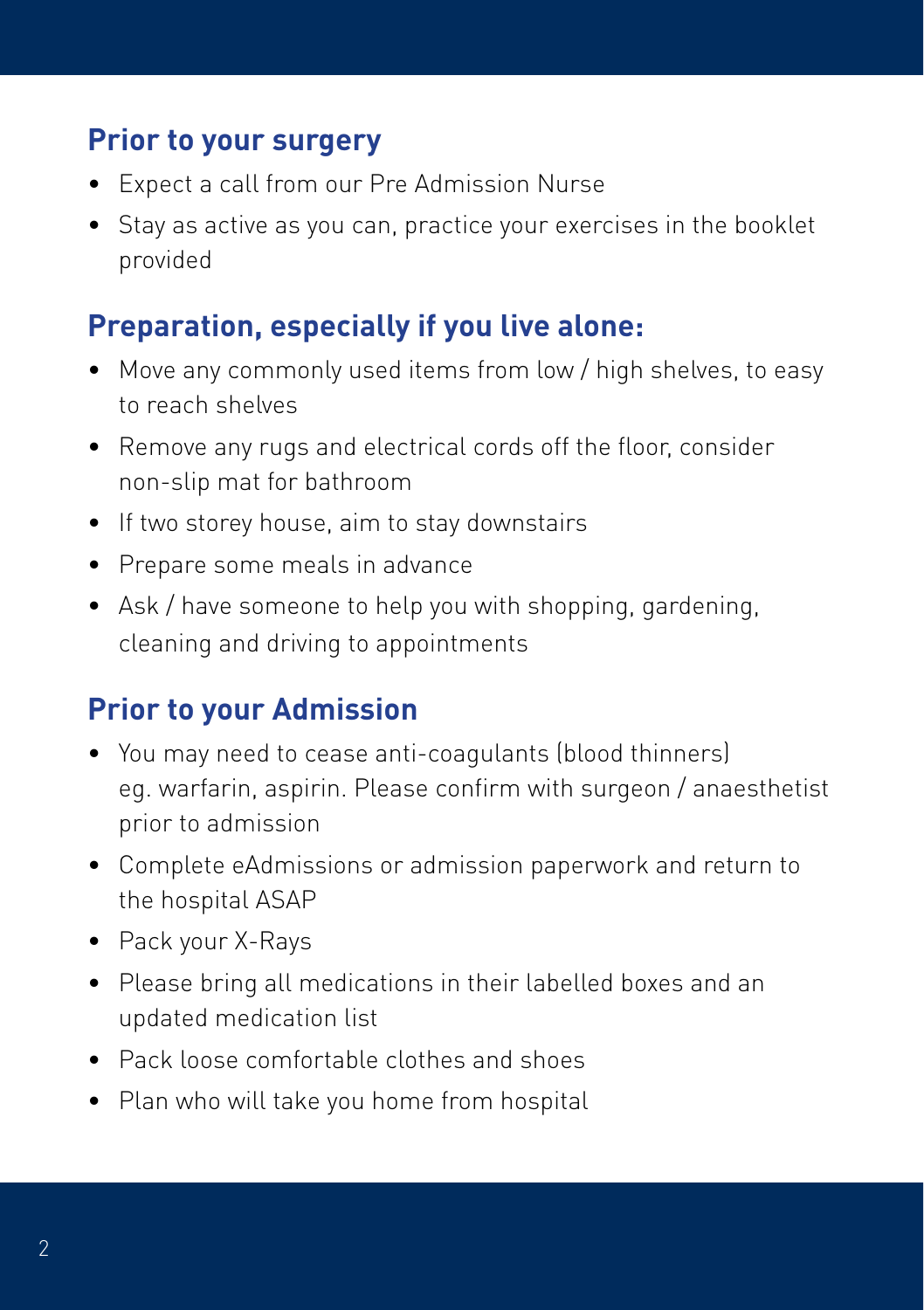#### **The first 24 hours after your surgery**

- From Recovery you will be transferred to either our Critical Care Unit or directly to Perry Ward
- • Visiting hours in Critical Care Unit are: 11.00am – 1.00pm and 3.00pm – 8.00pm (to ensure you rest)
- Regular observations including: blood pressure, pulse, temperature
- • Wound assessment and pressure area care are attended
- Regular pain relief

# **Day 1**

#### **Medication**

- Regular pain relief communicate to staff when it is sore
- • Anti-coagulants (blood thinners)
- • Managing nausea
- • Bowel softeners

#### **General Care**

- • Breakfast in bed or chair
- • Wash in bed
- Sit out of bed for lunch / dinner
- Clot Prevention stockings / foot pumps or calf stimulators as per surgeon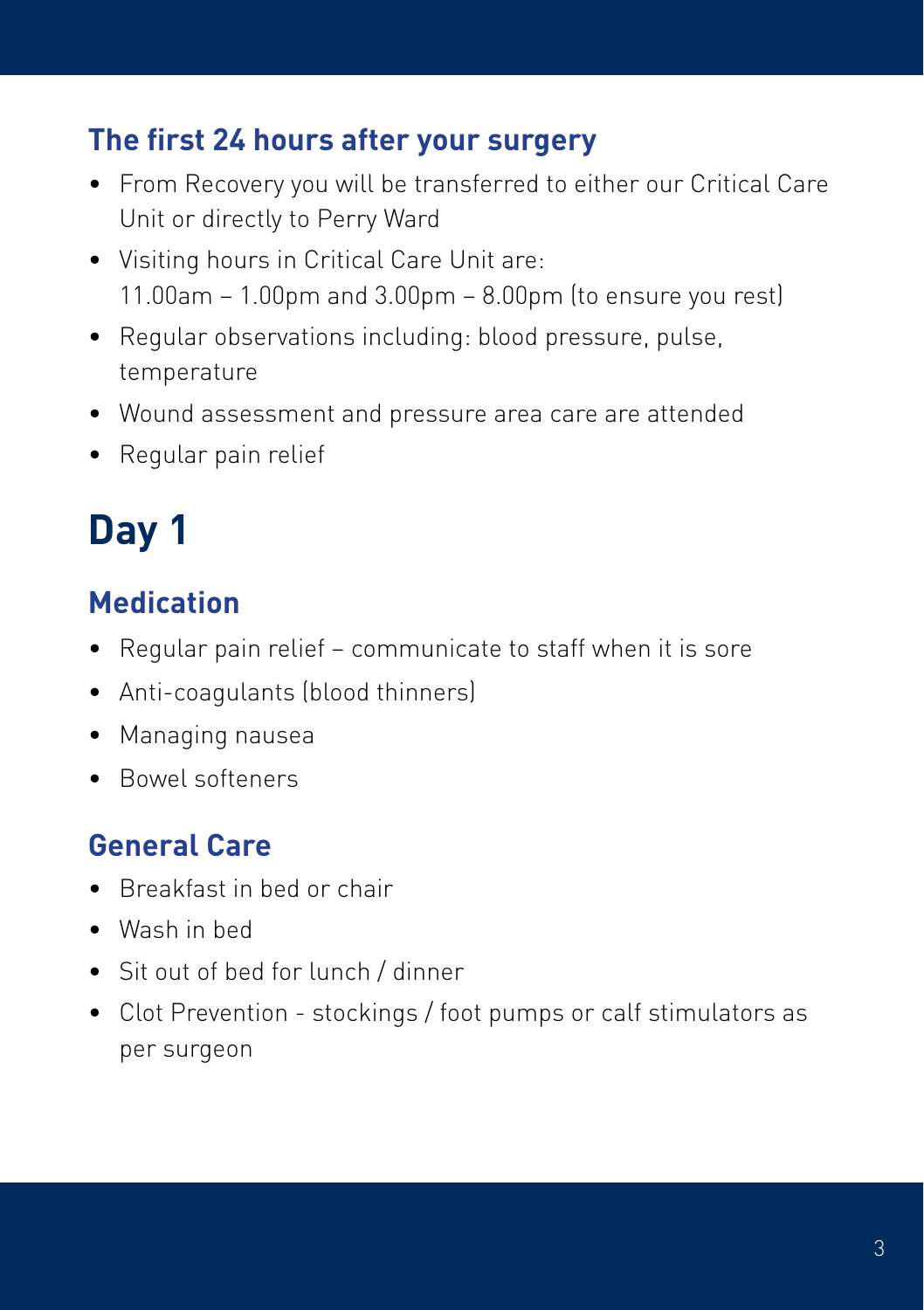## **Activity**

- Early mobilisation is key! Stand with the Physiotherapist in the morning
- **• 2 x further stands with nurses throughout the day**
- Exercises foot and ankle pumps, knee, hip and quad exercises as per Physio
- Meet with the Orthopaedic Liaison Nurse to assist in planning for your discharge home

# **Day 2 til Discharge**

#### **Medication**

- • Regular pain relief
- Confirm ongoing plan regarding anti-coagulants (blood thinners)
- • Bowel softeners

#### **General Care**

- Supervised shower
- No bed pans / bottles walk to the bathroom using the frame and a nurse
- Clot Prevention stockings / foot pumps / calf stimulators as per surgeon

### **Activity** – as guided by your Physiotherapist

- Sit out in the chair for all your meals
- Increase walking distance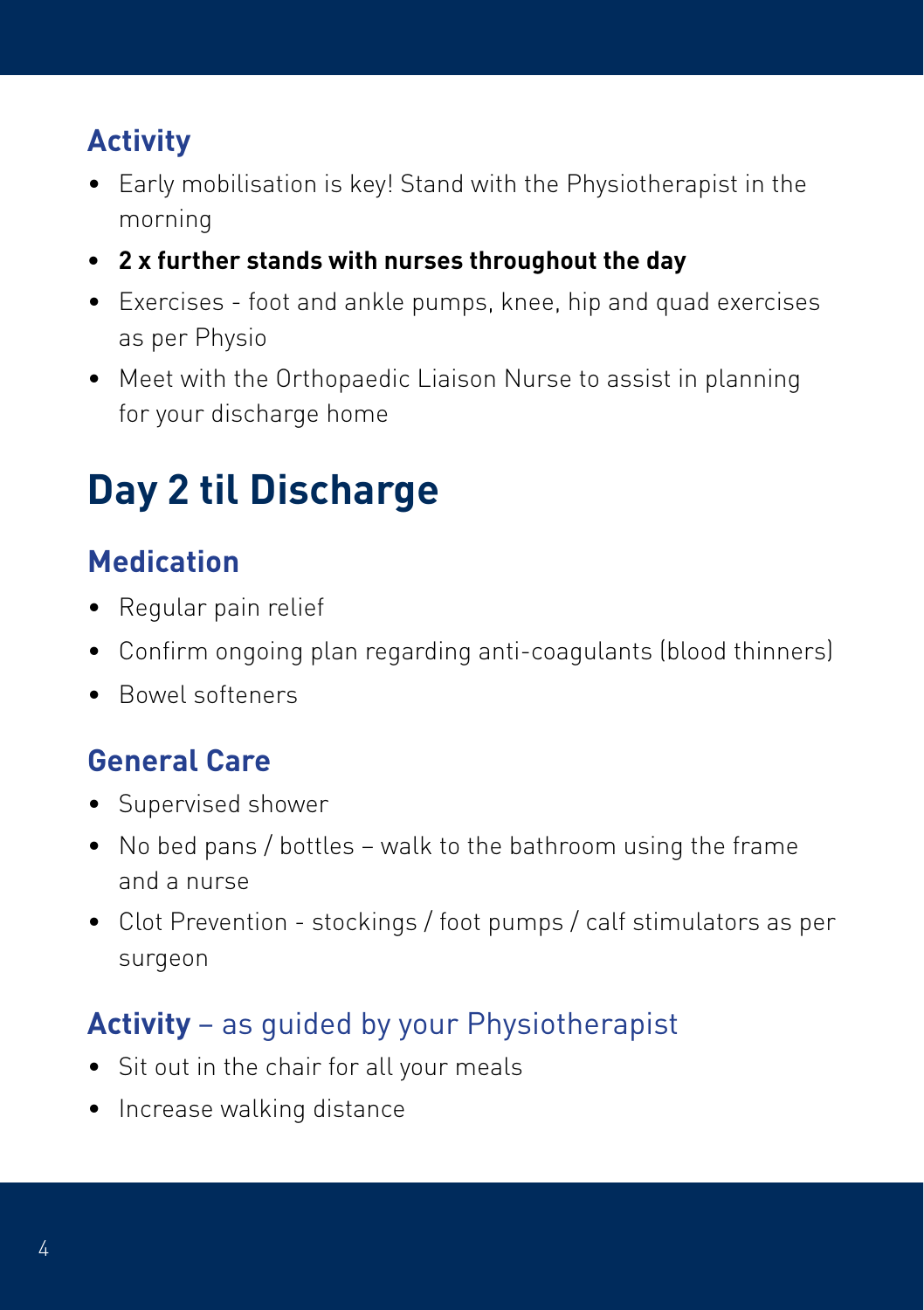- • Exercises
- • Practice steps with assistance
- Transition to walking sticks

# **Discharge Criteria**

#### **Discharge will be from Day 3**

- $\square$  Safely get in and out of bed without help
- $\Box$  Your pain is under control and manageable
- $\Box$  You are safe to walk and use steps
- $\Box$  Your surgeon is happy with your wound
- □ You have achieved milestones (understanding hip precautions and range of movement for knees)
- $\Box$  Outpatient Physiotherapy appointment has been organised with referral (knees only)

#### **What equipment might I need?**

- Walking frame
- Walking stick(s)
- Pick up stick
- • Toilet seat raiser
- Shower chair
- • High chair
- Long shoe horn and sock applicator

We can arrange this equipment for you whilst in hospital.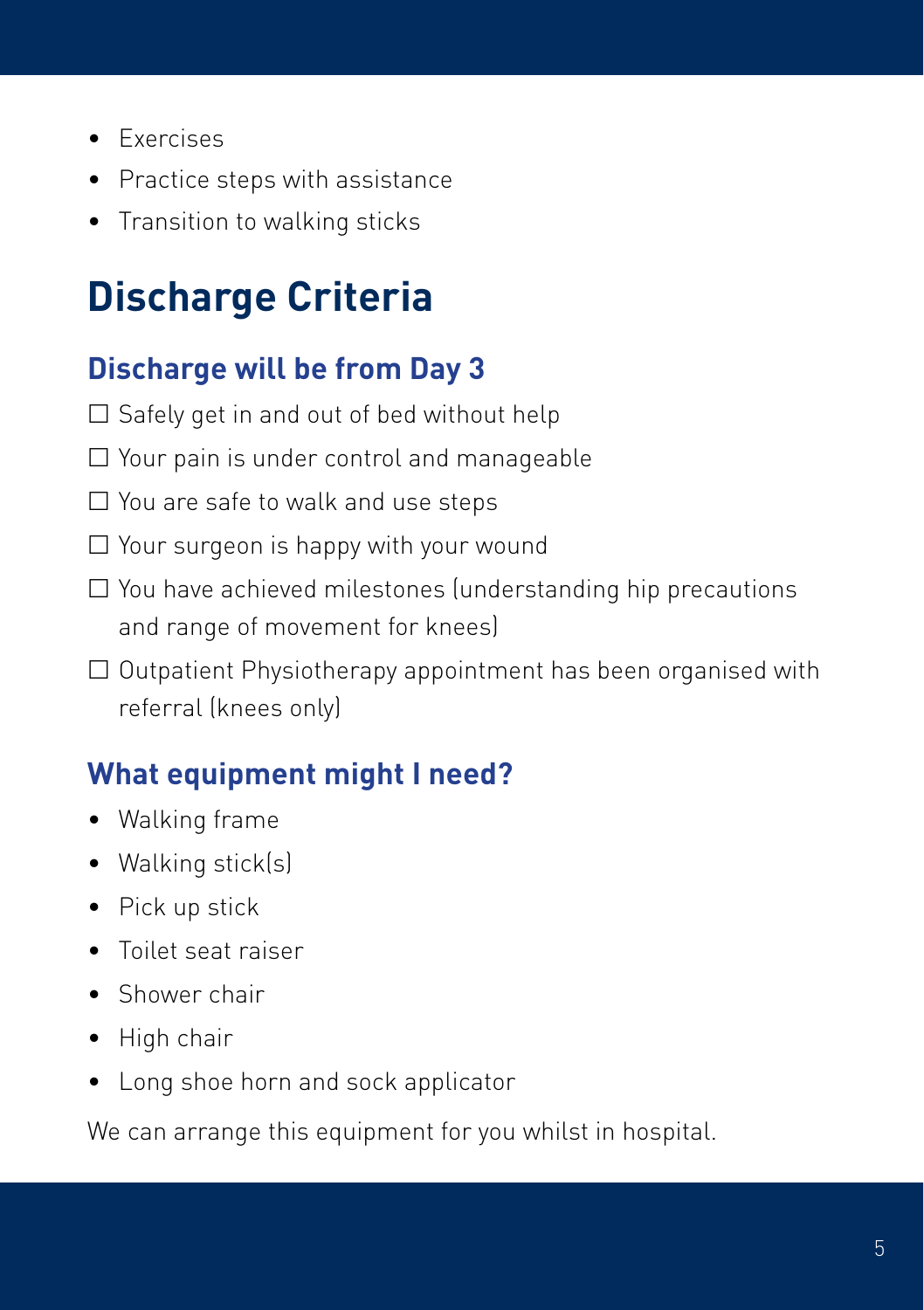#### **Day of discharge**

- Confirm discharge plan
- Equipment delivered
- • Physiotherapist confirms any ongoing outpatient treatment
- Discuss medication, dressing plan, bowels in consultation with your surgeon
- Ensure you take all belongings, x-rays and medications with you
- Follow up appointment arranged with your surgeon
- **• Discharge time 10.00am**

#### **What to be aware of when you go home**

#### **Stiffness (Knee)**

- MUST see a Physiotherapist on discharge until surgeon's follow up
- Do not sleep with a pillow under your knee
- Be proactive with exercises and use adequate pain relief

#### **Dislocation (Hip)**

• Understand hip precautions

#### **Infection**

- Signs from wound include heat, redness, increased ooze and increase in pain
- Any concerns contact your surgeons rooms immediately or Perry Ward after hours rather than your GP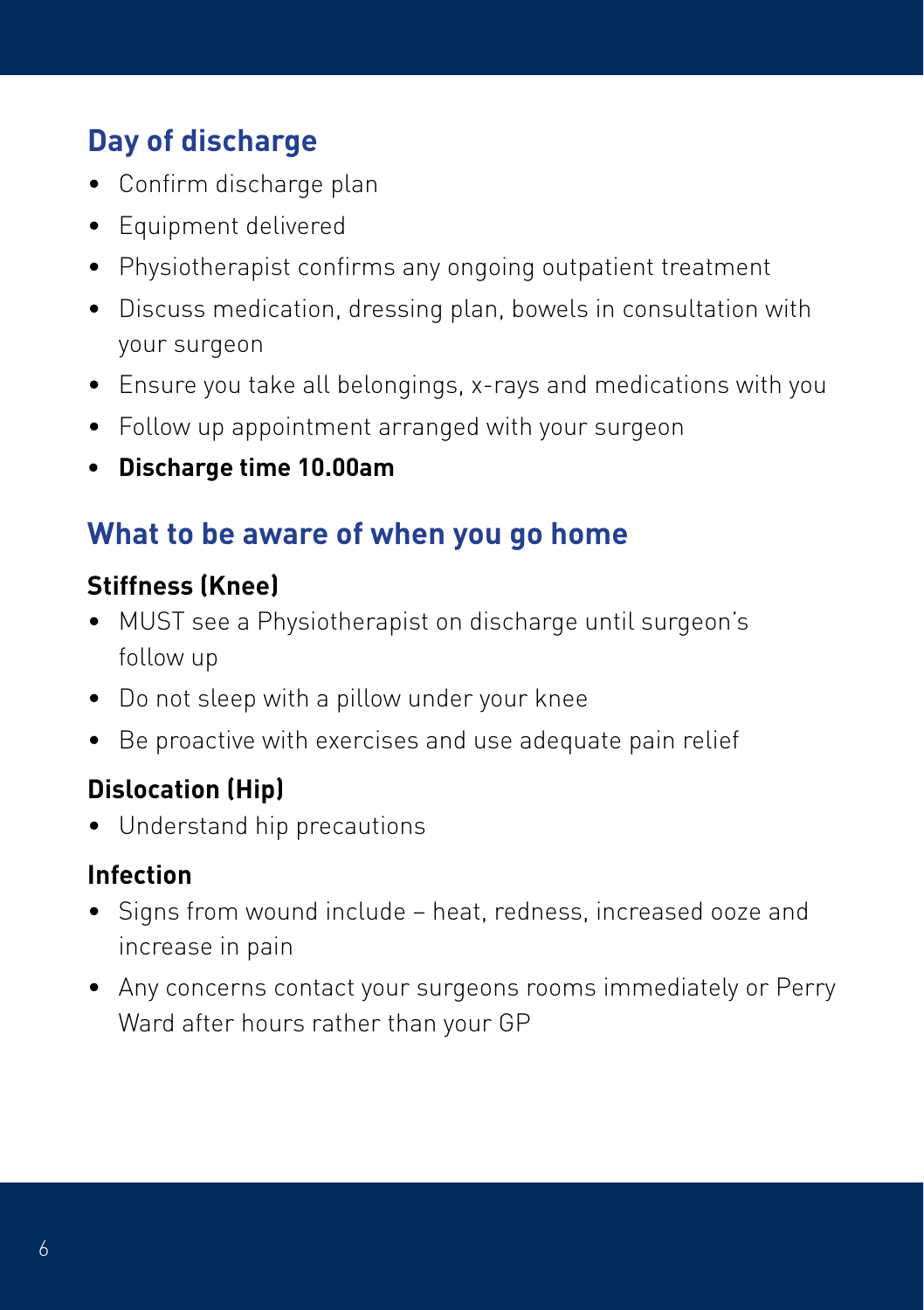#### **Swelling**

- Likely to occur
- • Activity modification
- • Elevation
- $\bullet$  Ice

#### **Deep Vein Thrombosis (DVT)**

• Tight, red and painful calf

## **Short – Medium Term Goals (6 weeks post op)**

At 6 weeks post Joint Replacement we hope that you:

- • Require minimal analgesia
- **• KNEE**: knee range of motion 0 120 degrees
- **• HIP**: continue hip precautions
- Walk a minimum of 1km twice a day
- Use a minimum of 1 stick as guided by your Physiotherapist
- Check with your Doctor before driving

## **Questions?**

• Contact doctors rooms if you have any further questions

# **We look forward to welcoming you to The Memorial Hospital**